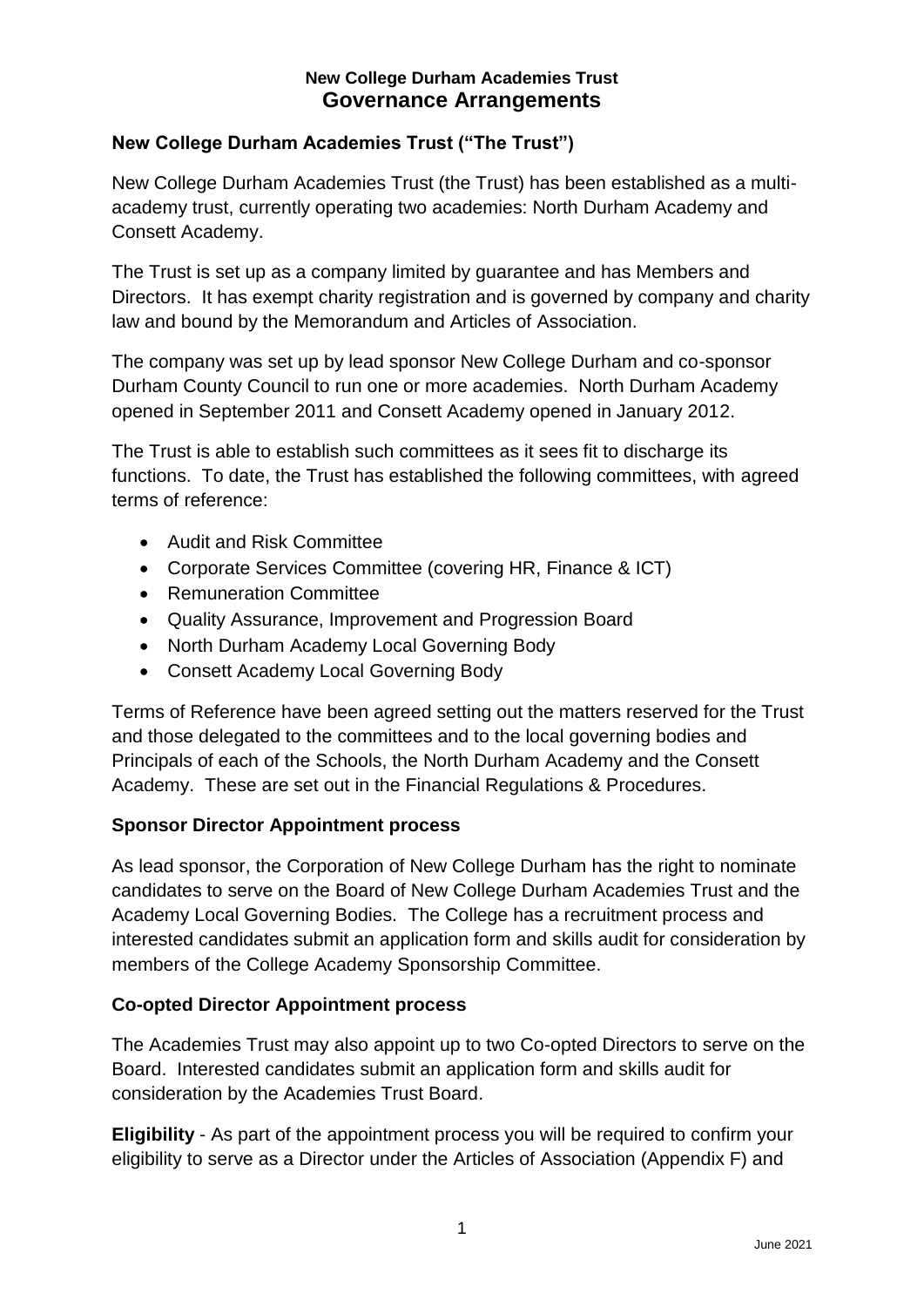confirm that you are not disqualified from acting as a charity trustee under the Charities Act 2011 (Appendix G).

**Safeguarding** - New College Durham Academies trust is committed to safeguarding and promoting the welfare of children and young people, as well as vulnerable adults, and expects all volunteers to share this commitment. Successful applicants will be required to apply for Enhanced Disclosure from the Disclosure & Barring Service (DBS), provide evidence of identity and provide satisfactory references.

#### **Time commitment for a Sponsor Director**

The Academies Trust Board meets 4 times each year. Directors may also be invited to serve on one of the committees. Directors will be required to participate in induction and ongoing development activities. It is envisaged that this may require an average commitment of 4 hours per month throughout the year.

Appendix A – Directors & summary of their respective duties and responsibilities.

- Appendix B Members of NCD Academies Trust (Guarantors)
- Appendix C Local Governing Bodies
- Appendix D Role description & person specification
- Appendix E Governance Structure Chart (separate document)
- Appendix F Eligibility criteria
- Appendix G Charity trustee disqualification

If you have any questions about the governance arrangements please contact me by email [k.mould@ncdat.org.uk](mailto:k.mould@ncdat.org.uk) or by phone on 0191 375 4002.

Updated June 2021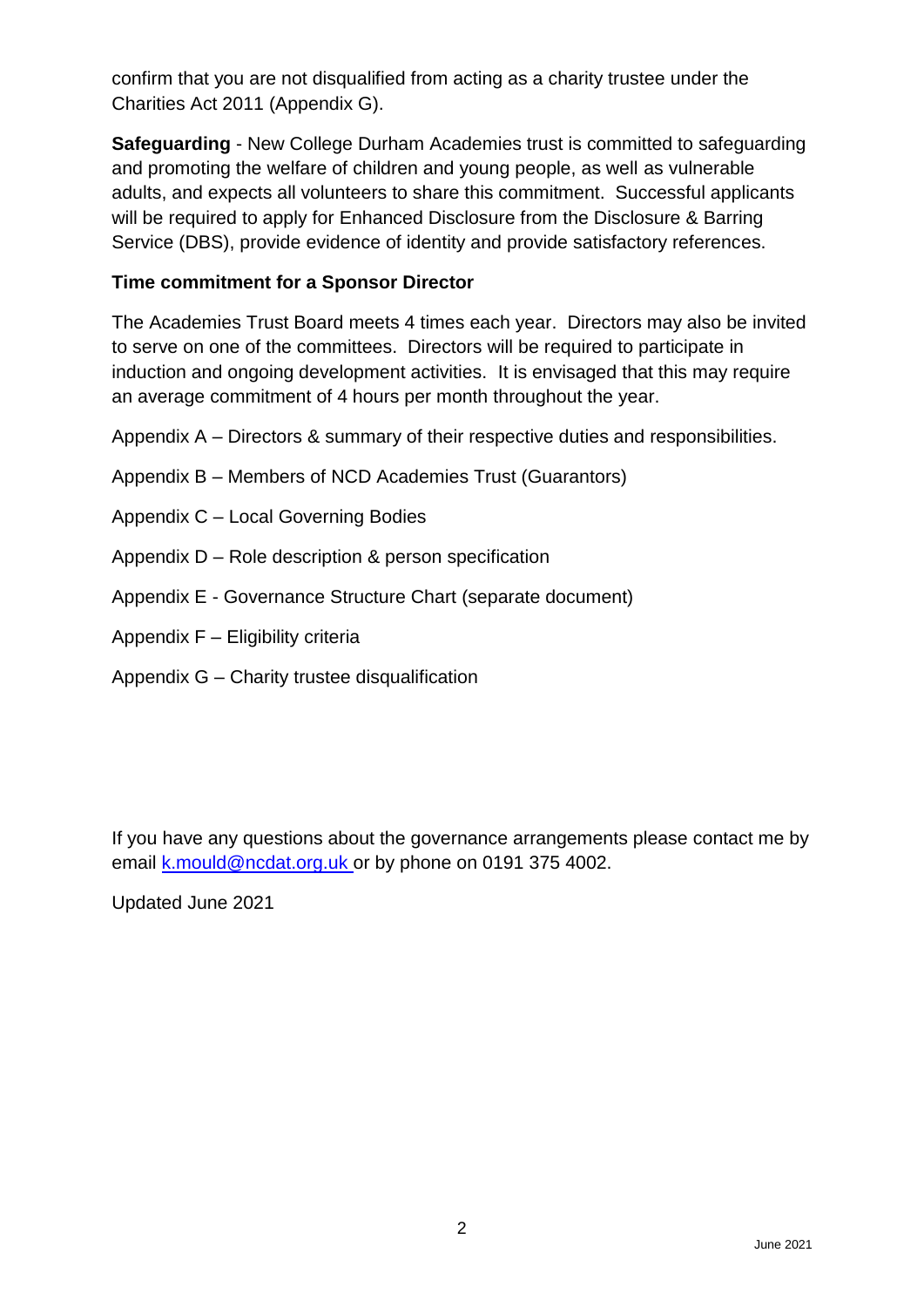# **Appendix A**

# **Directors of the New College Durham Academies Trust**

- 1. Sponsor Directors (up to 8) nominated by New College Durham
- 2. Co-sponsor Director nominated by Durham County Council
- 3. 2 Parent Directors elected by the parents of each Academy
- 4. Co-opted Directors (up to 2 at the discretion of/appointed by the Board)
- 5. Local Governing Body Chairs unless these are otherwise Directors of the **Trust**
- 6. Chief Executive Officer

Quorum is any 3 Directors or 1/3 board if greater

Term of office is 4 years and may be reappointed

# **Powers and responsibilities of Directors** (Articles 93 – 131)

- To manage the business of the Trust.
- To expend the funds of the Trust in such manner as they shall consider most beneficial for the achievement of the Objects.
- To invest in the name of the Trust such part of the funds as they may see fit.
- To enter into contracts on behalf of the Trust.
- In exercising these powers and functions, the Directors may consider any advice given by any executive officers (including the Principals of the Academies).
- Any bank account shall be operated by the Directors in the name of the company and cheques etc shall be signed by at least two signatories authorised by the Directors.
- The Directors may establish any committee, including Local Governing Bodies for each Academy, and should determine constitution, membership, proceedings and terms of reference. Terms of reference to be reviewed annually.
- Directors may delegate to any Director, committee (including Local Governing Body) Principal and any other executive officer, such of their powers or functions as they consider desirable. Delegation may be subject to conditions and may be revoked or altered. To report exercise of that power at next Directors meeting.
- To appoint the Principals of the Academies. Directors may delegate such powers and functions as required by the Principals for the internal organisation, management and control of the Academies (including the implementation of all policies approved by the Directors and for the direction of the teaching and curriculum at the Academies).
- To comply with obligations under the Companies Act and Charities Act with regards to preparation and filing of annual report and accounts and annual return.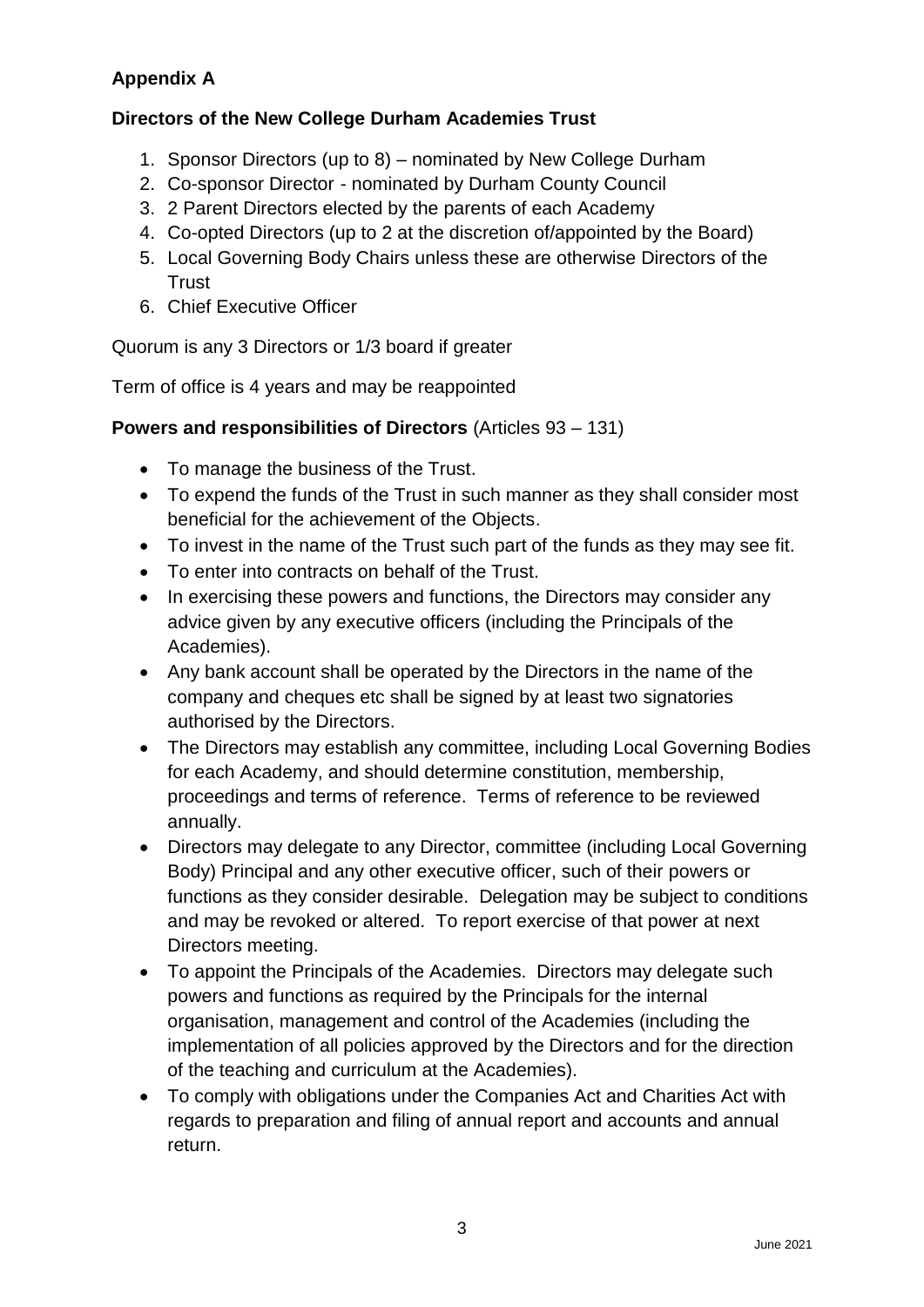# **Appendix B**

## **Membership of the New College Durham Academies Trust**

- 1. Sponsor
- 2. Sponsor members (up to 3)
- 3. Co-sponsor member
- 4. Chair of board of directors

Quorum is any 2 members (in person or proxy/authorised representative)

Trust members have the following strategic functions:

- Change the Articles of Association (with consent of DfE)
- Change the name of the company
- Receive annual accounts at the Annual General Meeting (the first one to be held within 18 months of incorporation)
- Appoint Auditors
- Members "own" the academy company in the absence of shareholders and members give a guarantee to pay £10 on winding up of the Academy company (Guarantor).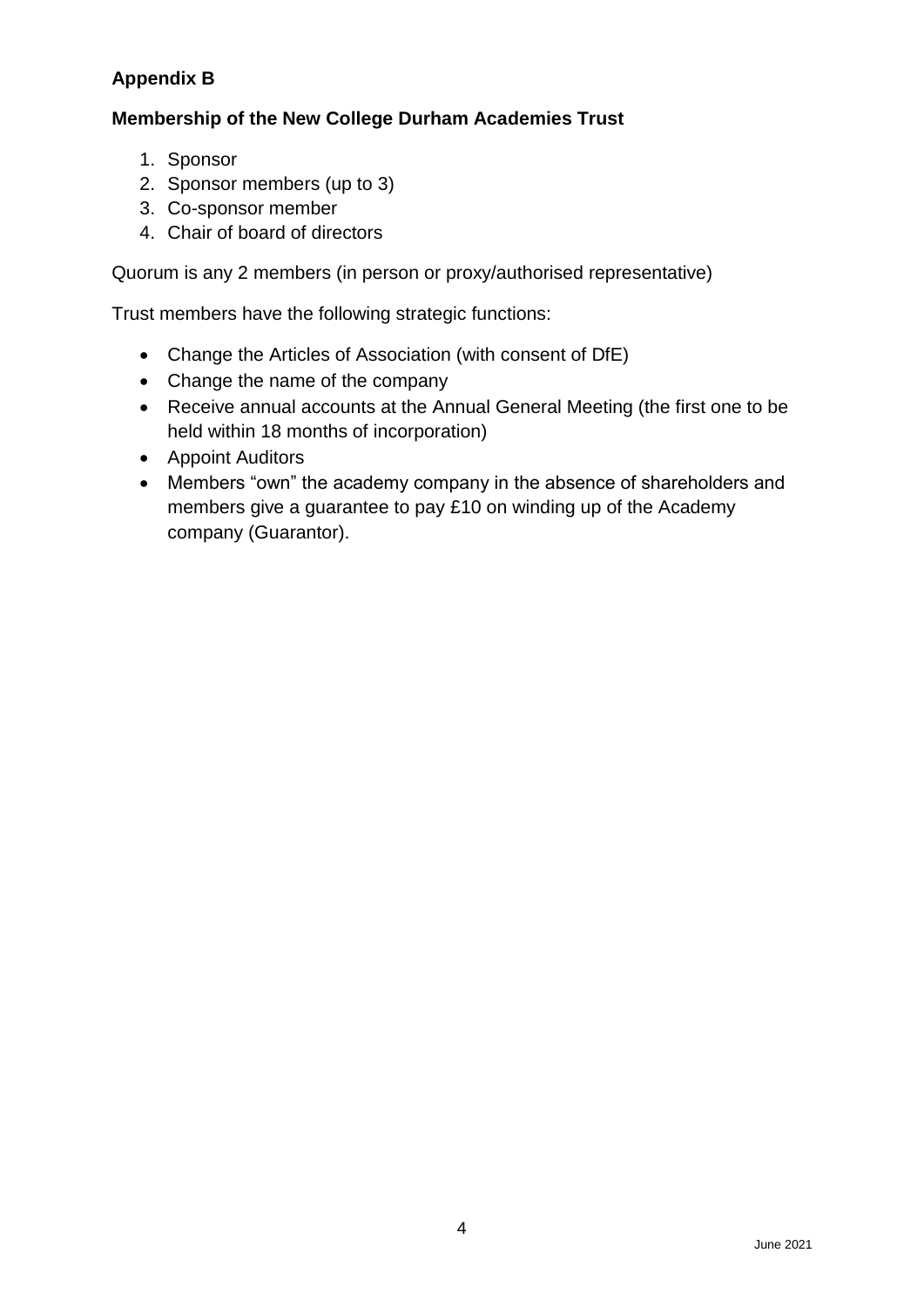# **Appendix C**

# **Composition of the Local Governing Body**

Chair nominated by the Academies Trust

Executive Principal/Principal

Up to 6 members nominated by the Sponsor

1 member nominated by the Co-sponsor

2 staff members one elected by the teaching staff, one by non-academic

2 parent members elected by parents of students enrolled at the Academy

Chair of Parents' Forum to be co-opted

#### **Terms of reference of the Local Governing Body ("the Governing Body")**

- 1. To act at all times within the guidelines set down by the Trust Board and in particular the Local Governing Body governance practices as set out in these terms of reference.
- 2. To act at all times within the Vision, Ethos and Strategic direction set down by the Trust Board.
- 3. To support and challenge the Principal and school leaders to maintain and improve the quality of education including academic standards and performance.
- 4. To monitor student behaviour, punctuality and attendance and review any decision to exclude students from attendance, in accordance with the Exclusion of Students Policy.
- 5. To receive Corporate Services management summary information, including KPI's relating to Budgets, Human Resources, Estates, Data, ICT and to consider the effect on the successful academic performance of the Academy.
- 6. To receive the Academy's risk register and review progress in reducing risks bringing any issues and the Academy's highest risks to the attention of the Audit and Risk Committee and the Trust Board.
- 7. To approve and review all academic policy into practice and monitor the impact providing constructive feedback to the Trust Board where a policy may not be effective in the local context by suggesting alternative approaches.
- 8. To ensure that the views expressed by key stakeholders are monitored and responded to at the Local Governing Body.
- 9. To support effective communications between the Academy and its stakeholders by establishing the following advisory groups:

5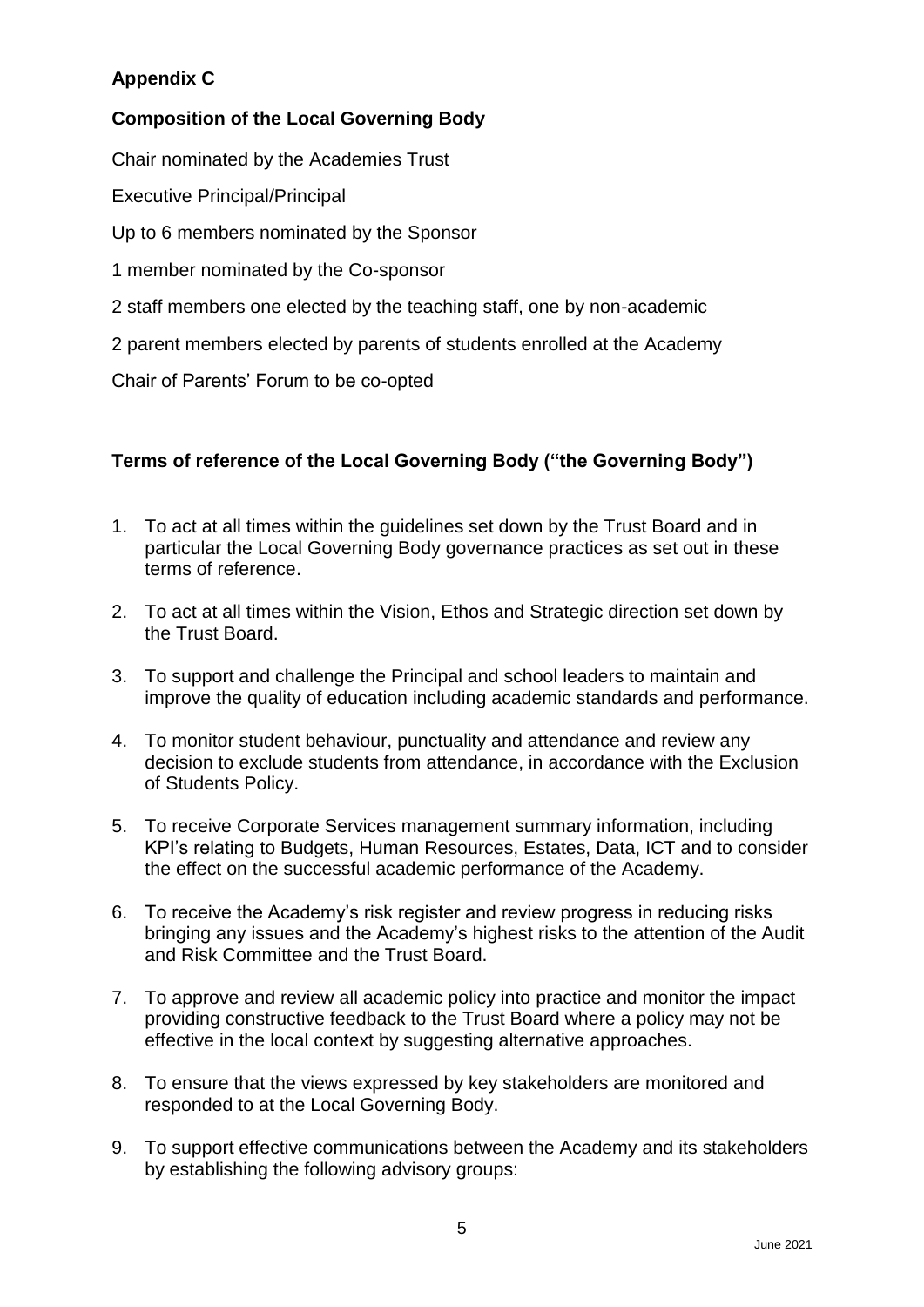- a student council:
- a parents' forum;
- a local business and community liaison panel (to include local elected members where appropriate); and
- a staff forum.

The composition and functions to be discharged by these advisory groups will be agreed by the Chief Executive Officer and Chairs of the Local Governing Bodies. Advisory groups are not sub-committees of the LGB and do not need to include LGB Members. Other groups may be established as deemed necessary.

- 10. Within the parameters agreed by the Trust Board and set out in these terms of reference to establish any sub-committees which will further the mission and purpose of the Academy.
- 11. To deal with any other matters referred to the Local Governing Body by the Trust Board.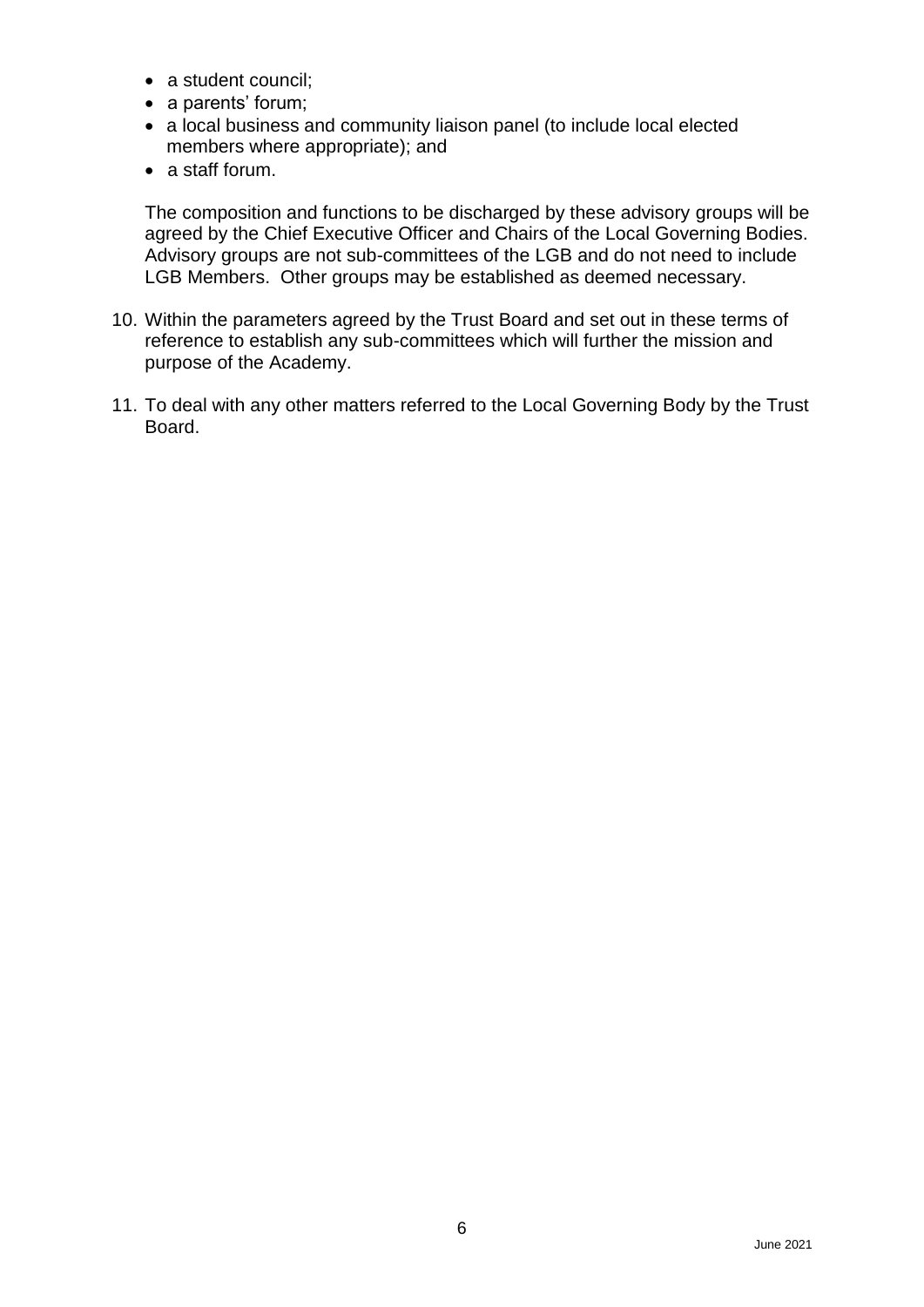# **Appendix D**

#### **Role Description for Director**

#### **Being a Director of New College Durham Academies Trust requires commitment, willingness, time, energy and involvement.**

#### **Directors should:**

- 1. be aware of, and comply appropriately with, the governance arrangements of the Academies Trust, including the Code of Conduct, Standing Orders and Nolan Principles of good governance;
- 2. demonstrate an active interest in educational issues and be prepared to become more knowledgeable, and to develop relevant skills, by undertaking training;
- 3. be prepared to gain an understanding and appreciation of the work of the Academies Trust and its academies by attending events and taking opportunities to meet students and staff;
- 4. give priority to attending meetings and to prepare for them by reading the meeting papers;
- 5. actively contribute to the decision making process at meetings by asking questions and by encouraging the contributions of Director colleagues;
- 6. support decisions of the Academies Trust on the basis of collective responsibility whatever one's own personal opinion;
- 7. respect the need for confidentiality;
- 8. act at all times in the best interests of the Academies Trust within the guidelines set down by the Academies Trust board;
- 9. be prepared to undertake appropriate induction and ongoing training on the duties and responsibilities of a Director and Charity Trustee.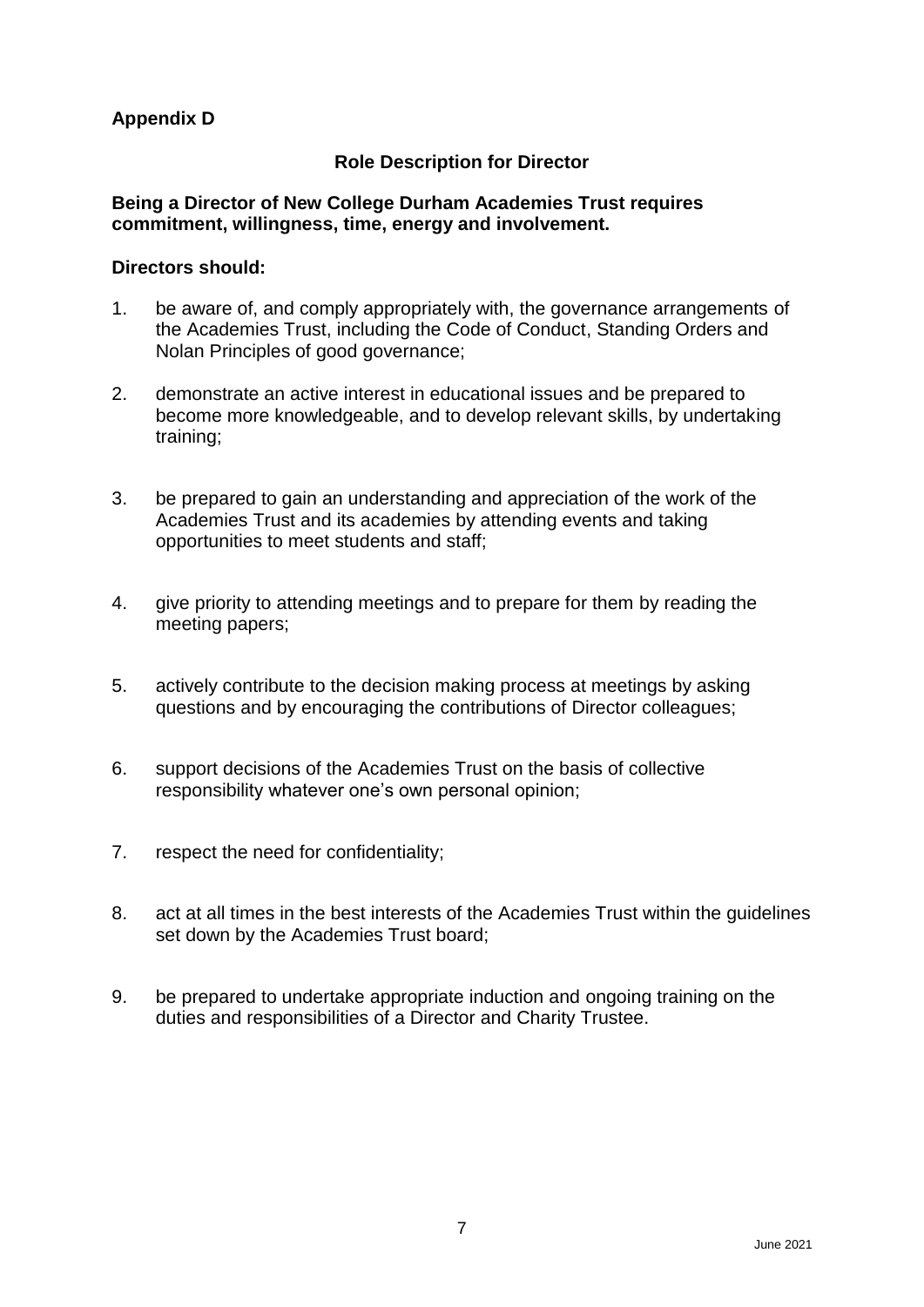#### **Person Specification for Director**

#### **The following personal qualities are essential for any Director of New College Durham Academies Trust**

- 1. a demonstrable interest in Education and a willingness to learn about and promote the mission, vision and values of the Academies Trust.
- 2. experience of working at Board level either professionally or in a voluntary capacity.
- 3. highly developed interpersonal skills.
- 4. a demonstrable appreciation of, and ability to contribute to, the strategic role.
- 5. ability to comprehend, assimilate and use written material.
- 6. ability and willingness to devote time to Academies Trust matters and to preparing for meetings.
- 7. an effective member of a team.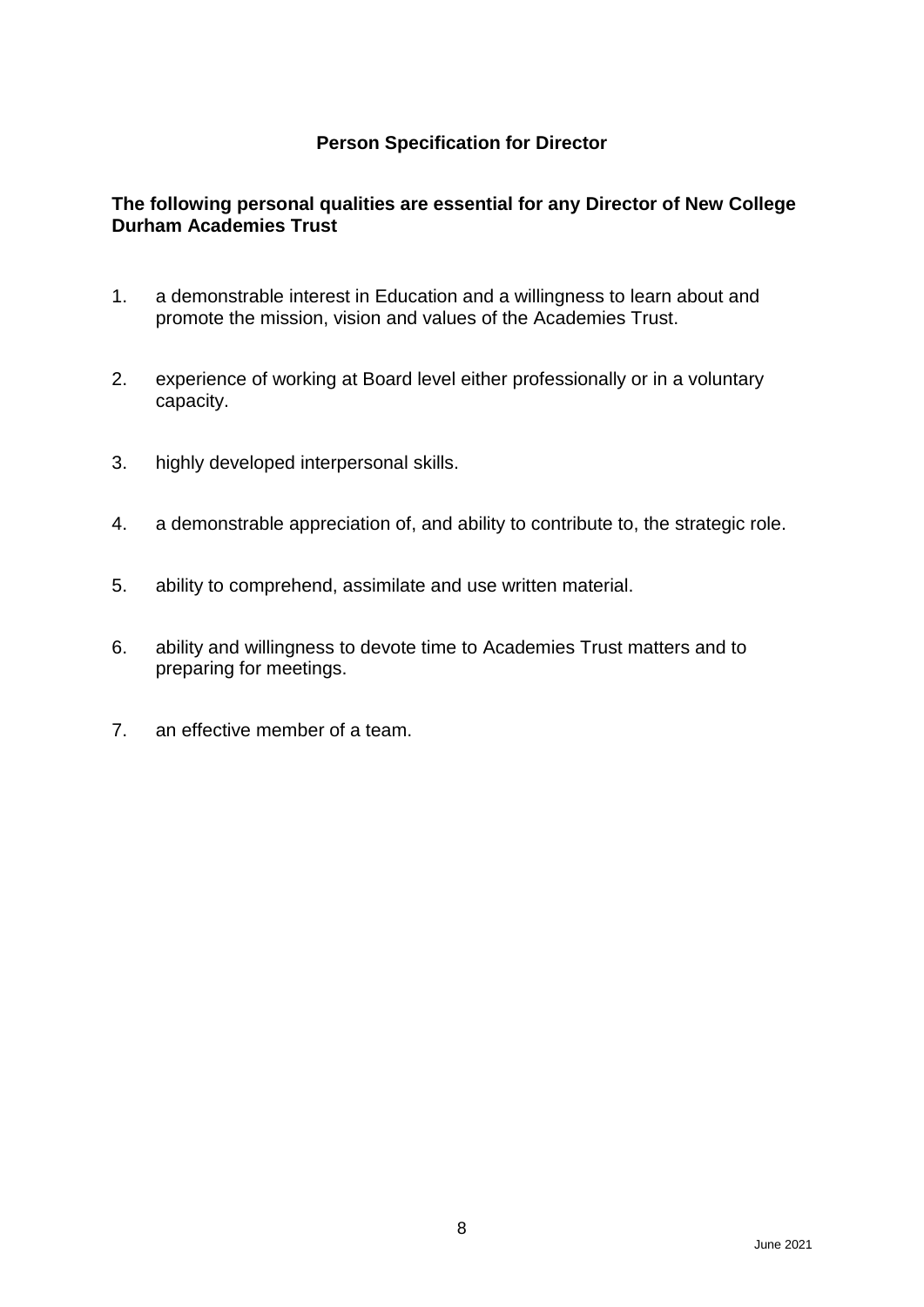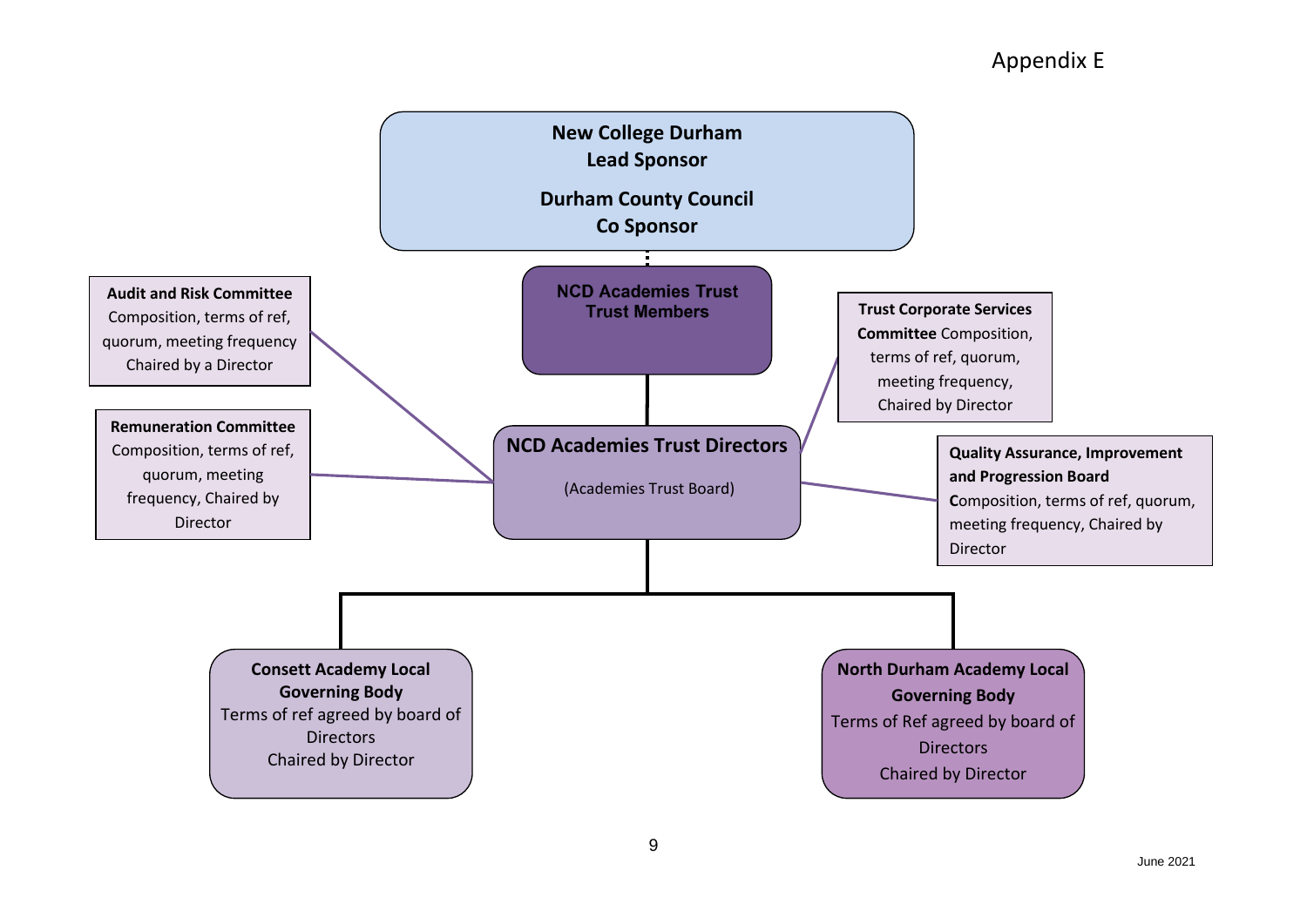# **Appendix F**

# **Extract from the Articles of Association adopted 14 July 2011**

#### **Disqualification of Directors**

68. No person shall be qualified to be a Director unless he is aged 18 or over at the date of his election or appointment. No current pupil of any of the Academies shall be a Director.

69. A Director shall cease to hold office if he becomes incapable by reason of mental disorder, illness or injury of managing or administering his own affairs.

70. A Director shall cease to hold office if he is absent without the permission of the Directors from all their meetings held within a period of six months and the Directors resolve that his office be vacated.

71. A person shall be disqualified from holding or continuing to hold office as a Director if—

- (a) his estate has been sequestrated and the sequestration has not been discharged, annulled or reduced; or
- (b) he is the subject of a bankruptcy restrictions order or an interim order.

72. A person shall be disqualified from holding or continuing to hold office as a Director at any time when he is subject to a disqualification order or a disqualification undertaking under the Company Directors Disqualification Act 1986 or to an order made under section 429(2)(b) of the Insolvency Act 1986 (failure to pay under county court administration order).

73. A Director shall cease to hold office if he ceases to be a Director by virtue of any provision in the Companies Act 2006 or is disqualified from acting as a trustee by virtue of section 72 of the Charities Act 1993 (or any statutory re-enactment or modification of that provision).

74. A person shall be disqualified from holding or continuing to hold office as a Director if he has been removed from the office of charity trustee or trustee for a charity by an order made by the Charity Commission or the High Court on the grounds of any misconduct or mismanagement in the administration of the charity for which he was responsible or to which he was privy, or which he by his conduct contributed to or facilitated.

75. A person shall be disqualified from holding or from continuing to hold office as a Director at any time when he is: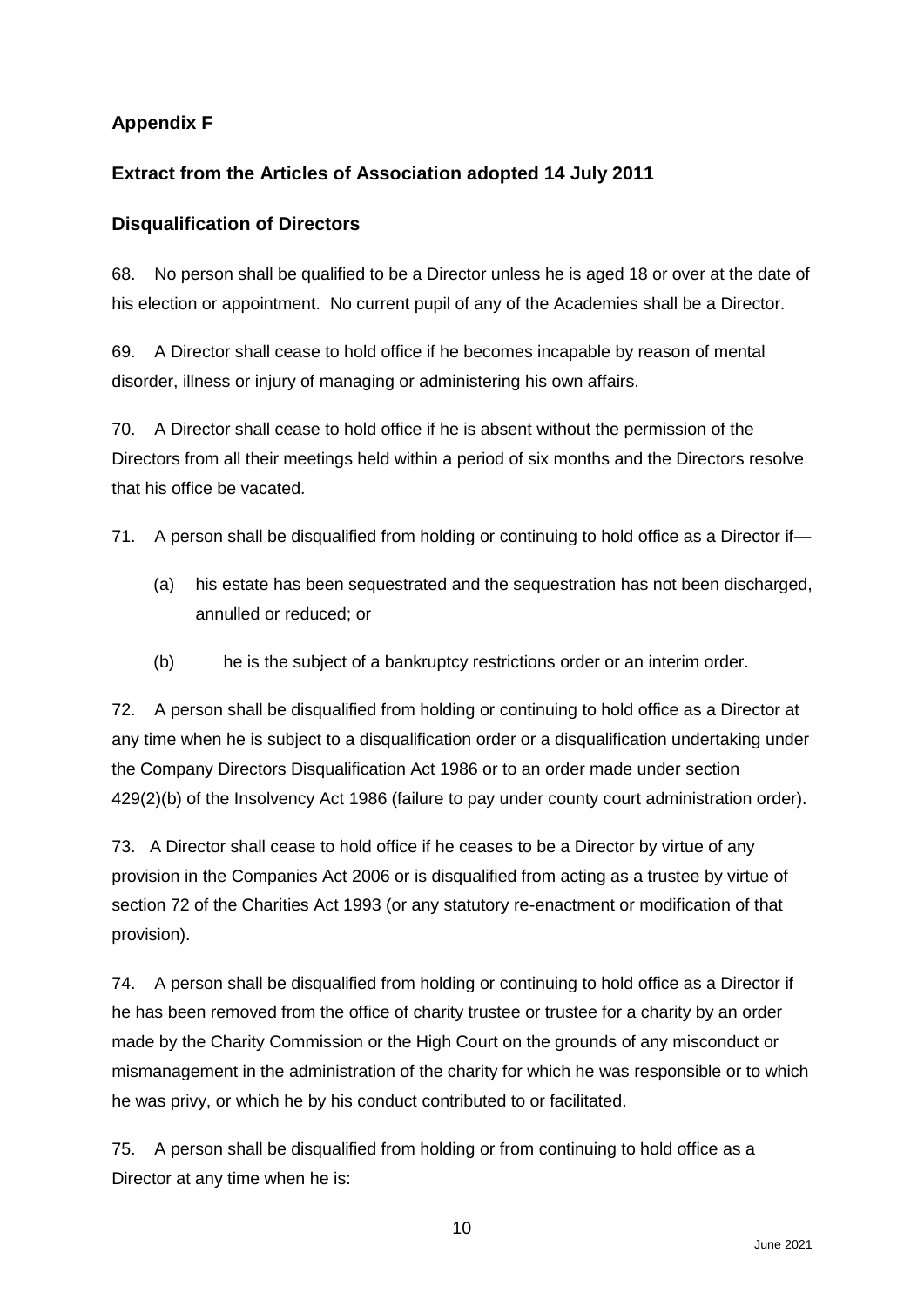(a) included in the list kept by the Secretary of State under section 1 of the Protection of Children Act 1999; or

(b) disqualified from working with children in accordance with Section 35 of the Criminal Justice and Court Services Act 2000; or

(c) barred from regulated activity relating to children (within the meaning of section 3(2) of the Safeguarding Vulnerable Groups Act 2006)

76. A person shall be disqualified from holding or continuing to hold office as a Director if he is a person in respect of whom a direction has been made under section 142 of the Education Act 2002 or is subject to any prohibition or restriction which takes effect as if contained in such a direction.

77. A person shall be disqualified from holding or continuing to hold office as a Director where he has, at any time, been convicted of any criminal offence, excluding any that have been spent under the Rehabilitation of Offenders Act 1974 as amended, and excluding any offence for which the maximum sentence is a fine or a lesser sentence except where a person has been convicted of any offence which falls under section 72 of the Charities Act 1993.

78. After the first Academy has opened, a person shall be disqualified from holding or continuing to hold office as a Director if he has not provided to the chairman of the Directors a criminal records certificate at an enhanced disclosure level under section 113B of the Police Act 1997. In the event that the certificate discloses any information which would in the opinion of either the chairman or the Chief Executive Officer confirm their unsuitability to work with children that person shall be disqualified. If a dispute arises as to whether a person shall be disqualified, a referral shall be made to the Secretary of State to determine the matter. The determination of the Secretary of State shall be final.

79. Where, by virtue of these Articles a person becomes disqualified from holding, or continuing to hold office as a Director; and he is, or is proposed, to become such a Director, he shall upon becoming so disqualified give written notice of that fact to the Secretary.

80. Articles 68 to 79 and Articles 97-98 also apply to any member of any committee of the Directors, including a Local Governing Body, who is not a Director.